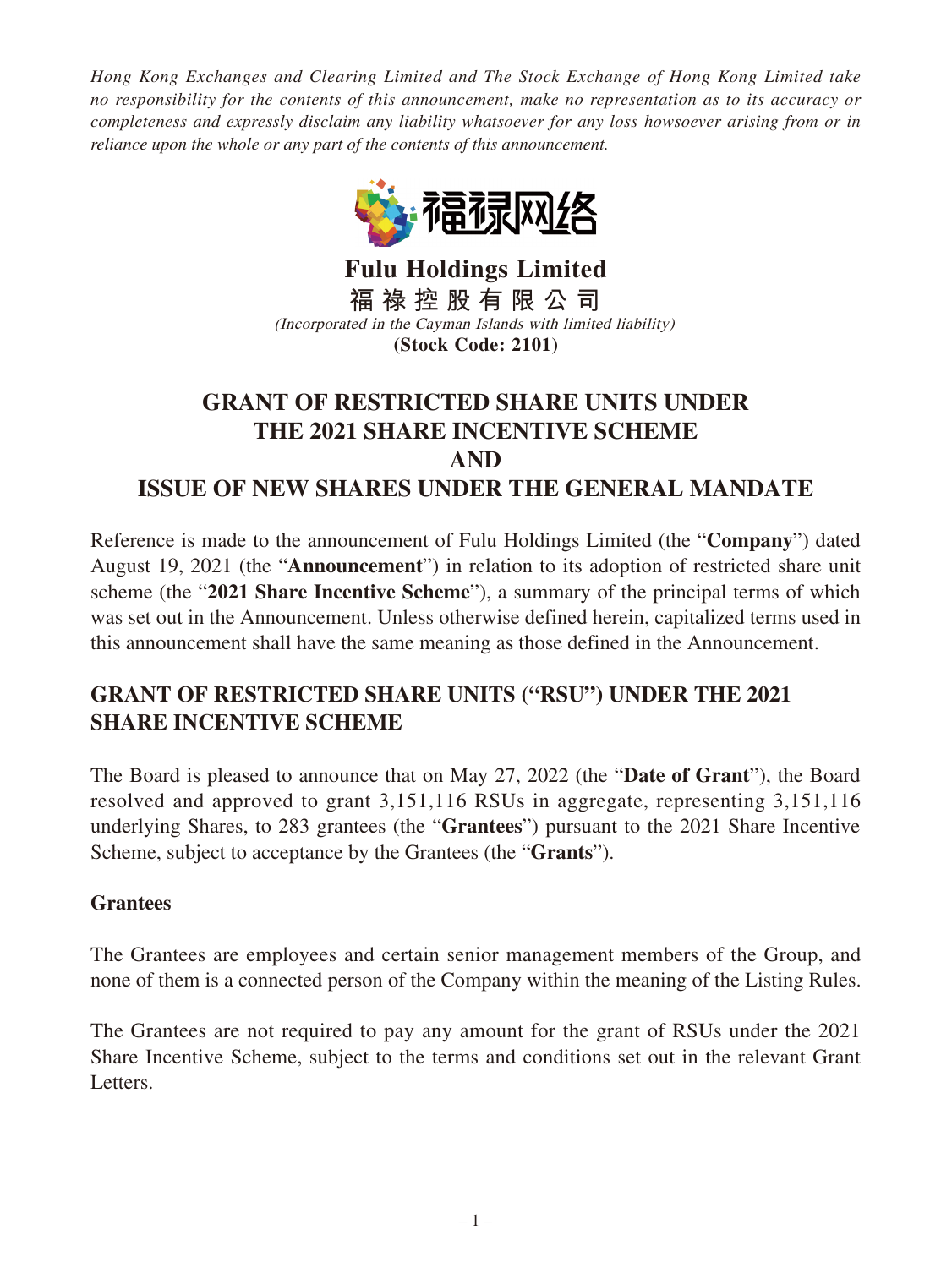### **Market Price**

The 3,151,116 RSUs represent the value of approximately HK\$17.62 million, taking into account of the average closing price of HK\$5.592 per Share as stated in the daily quotation sheets issued by the Stock Exchange for the five Business Days immediately preceding the Date of Grant, or approximately HK\$17.46 million, taking into account of the closing price of HK\$5.54 per Share on the Date of Grant as quoted on the Stock Exchange.

#### **Vesting Schedule**

The vesting periods of the RSUs granted range from the Date of Grant until March 2026. The RSUs held by the RSU Nominee (as defined below) shall be vested to the Grantees in accordance with the vesting schedule determined by the Board upon all vesting conditions specified by the Board having been satisfied, in accordance with the Scheme Rules.

After considering the purpose and objectives of the 2021 Share Incentive Scheme, the Board believes that the Grants are fair and reasonable and are in the interests of the Company and its Shareholders as a whole.

## **ISSUE OF NEW SHARES UNDER THE GENERAL MANDATE**

The Board resolved to allot and issue 3,151,116 new Shares to the RSU Nominee (as defined below) under the general mandate (the "**General Mandate**") granted by the Shareholders of the Company at the annual general meeting of the Company held on May 19, 2022. Maples Trustee Services (Cayman) Limited, an independent third party, is the trustee of a trust (the "**Trustee**") established by the Company in relation to the 2021 Share Incentive Scheme (the "**Trust**"), and Furui Holdings Limited (the "**RSU Nominee**") is a wholly-owned subsidiary held by the Trustee upon the terms of the Trust. The underlying Shares will be issued to the RSU Nominee and will therefore be indirectly held by Maples Trustee Services (Cayman) Limited in its capacity as the Trustee upon the terms of the Trust and for the benefit of the beneficiaries of the Trust.

### **General Mandate**

Pursuant to the General Mandate, the maximum number of Shares that can be allotted and issued by the Board is 80,663,185 Shares. Save for the underlying Shares to be allotted and issued as disclosed in this announcement, the Company had not allotted or issued any Shares under the General Mandate since the approval by the Shareholders of the General Mandate and up till the date of this announcement. The number of the underlying Shares (being 3,151,116 new Shares) to be allotted and issued by the Company to the RSU Nominee represents (i) approximately 0.781% of the issued share capital of the Company as at the date of this announcement; and (ii) approximately 0.775% of the Company's enlarged issued share capital after the allotment and issue.